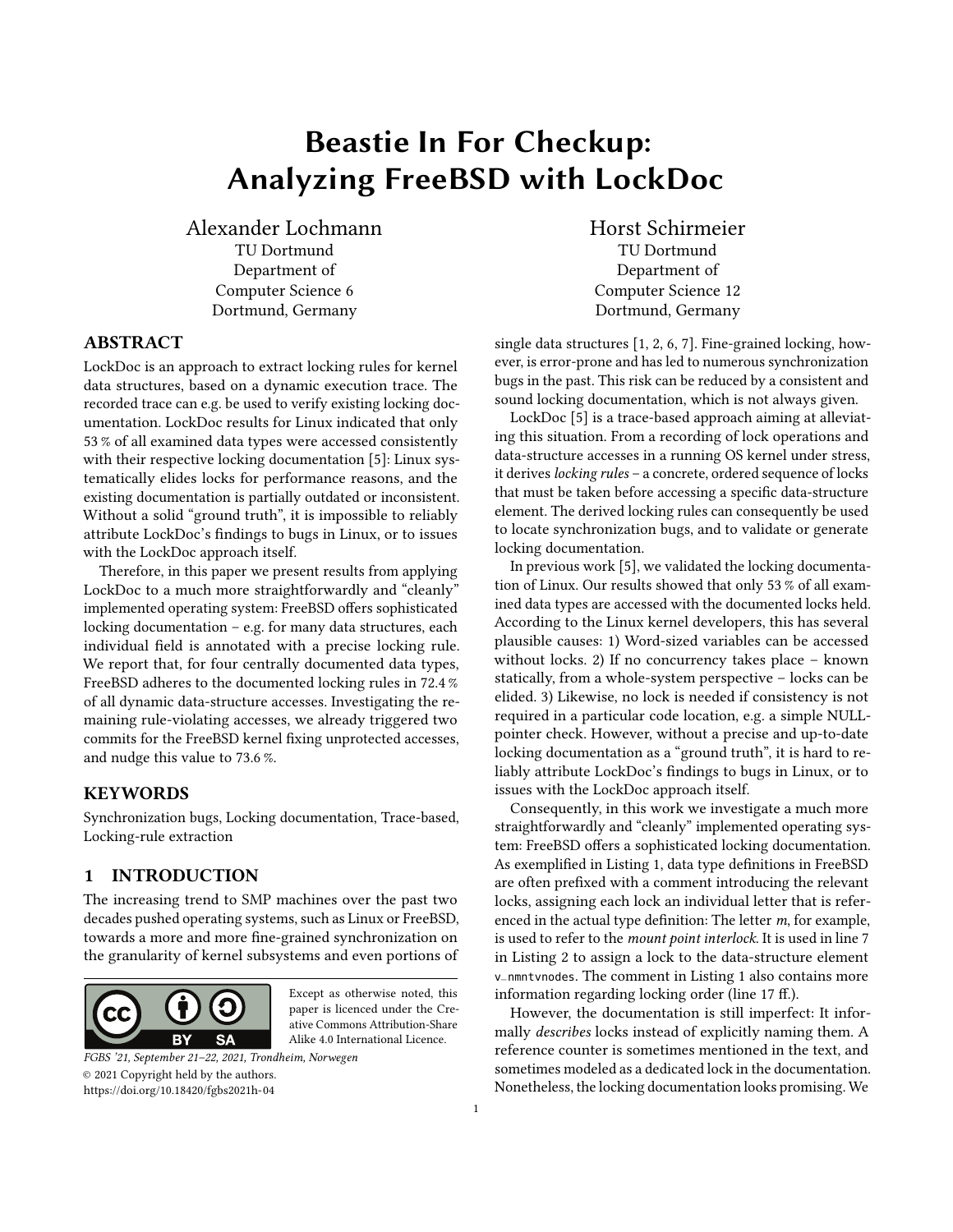FGBS '21, September 21-22, 2021, Trondheim, Norwegen Alexander Lochmann and Horst Schirmeier

```
\begin{array}{c|c} 1 & \rightarrow \\ 2 & \rightarrow \end{array}2 * Reading or writing any of these items requires<br>3 * holding the appropriate lock.
       * holding the appropriate lock.
 \frac{4}{5}5 * Lock reference:
 6 \mid * \mid c - namecache mutex
 7 \times i - interlock
 \begin{array}{c|c} 8 & * & 1 \end{array} - mp mnt_listmtx or freelist mutex<br>9 \begin{array}{c|c} * & * & * \end{array} - undated with atomics \begin{array}{c} 0 \rightarrow 1 \end{array} and 1
            I - updated with atomics, 0->1 and 1->0 transitions
10 | * with interlock held
11 \vert * m - mount point interlock<br>12 \vert * p - pollinfo lock
       12 * p - pollinfo lock
13 * u - Only a reference to the vnode is needed to
14 * read.
15 \times v - v vnode lock
16 *
17 * Vnodes may be found on many lists. The general way
18 * to deal with operating on a vnode that is on a list<br>19 * is:
\begin{array}{c|c} 19 & * & 15 \\ 20 & * & 1 \end{array}\begin{array}{c|c} 20 & * & 1 \end{array} Lock the list and find the vnode.<br>21 * 2) Lock interlock so that the vnode
       21 * 2) Lock interlock so that the vnode does not go
22 * away.
23 * 3) Unlock the list to avoid lock order reversals.
24 * 4) vget with LK_INTERLOCK and check for ENOENT, or<br>25 * 5) Check for DOOMED if the vnode lock is not
            5) Check for DOOMED if the vnode lock is not
\begin{array}{c|c} 26 & * & \text{required.} \\ 27 & * & 6 \text{)} & \text{Perform.} \end{array}27 * 6) Perform your operation, then vput().
28 */
```


<span id="page-1-2"></span>

<span id="page-1-1"></span>Listing 2: A slightly reformatted excerpt of **struct vnode** from the FreeBSD kernel (**sys/sys/vnode.h**): Each element is annotated with a letter corresponding to a certain lock.

therefore applied LockDoc to FreeBSD, and performed the same analysis as for Linux [\[5\]](#page-4-0). In this paper, we show parts of those results leading to the following contributions:

- An analysis of the locking documentation for four data types of FreeBSD's virtual filesystem.
- An examination of those rules that seem not fully implemented by the source code. This resulted in two

commits fixing unprotected accesses in the FreeBSD kernel.

#### 2 THE LOCKDOC APPROACH

The basic idea behind LockDoc is to automatically learn about synchronization rules in a complex software system solely by observing its dynamic behavior: Source-code annotations may be deceptive or wrong, locking documentation outdated or unavailable. In contrast, the actual running system represents a kind of ground-truth, manifested in machine code – especially in the case of well-tested and widely used operating-system kernels like Linux or FreeBSD.

We observe the system's dynamic behavior using two complementary mechanisms:

- We instrument the target system, 1) to record lock acquisition and release operations, and 2) to notice memory allocation and deallocation operations for the data types we are interested in.
- We run the target system in a full-system emulator that records all memory accesses to instances of these data types.

In the full-fledged, original LockDoc approach [\[5\]](#page-4-0), we harness the resulting, combined trace for deriving probable locking rules. We use these derived rules

- (1) for matching them against available documentation to reveal documentation bugs,
- (2) for scanning the trace for rule-violating memory accesses to reveal synchronization bugs,
- (3) and for generating documentation.

# 2.1 LockDoc for FreeBSD: Kernel Instrumentation

As FreeBSD's locking documentation – at least for some well-documented data structures – is particularly elaborate and precise, we modified the approach to not scan the trace for memory accesses violating automatically derived locking rules: Instead, we formalize the documented locking rules in a way compatible to LockDoc's rule-violation checker, and scan the trace for accesses violating those rules [\(Fig. 1\)](#page-2-0).

Since both LockDoc and FreeBSD's Witness system – a built-in dynamic lock-order monitor aiming at detecting certain types of synchronization bugs [\[1,](#page-3-0) [7\]](#page-4-3), similar to Linux's lockdep  $[3, 8]$  $[3, 8]$  $[3, 8]$  – use the same lock model, instrumenting the Witness system provides tracing data on all software-level locking mechanisms supported by FreeBSD. Additionally, we instrumented intr\_disable() / intr\_restore() to record instances of disabling and enabling CPU-local interrupts – in principle a hardware "lock". To get notice of data-structure allocations and deallocations, we instrument data-structure specific allocator functions, such as getnewvnode() (which is called to instantiate a vnode structure).

✆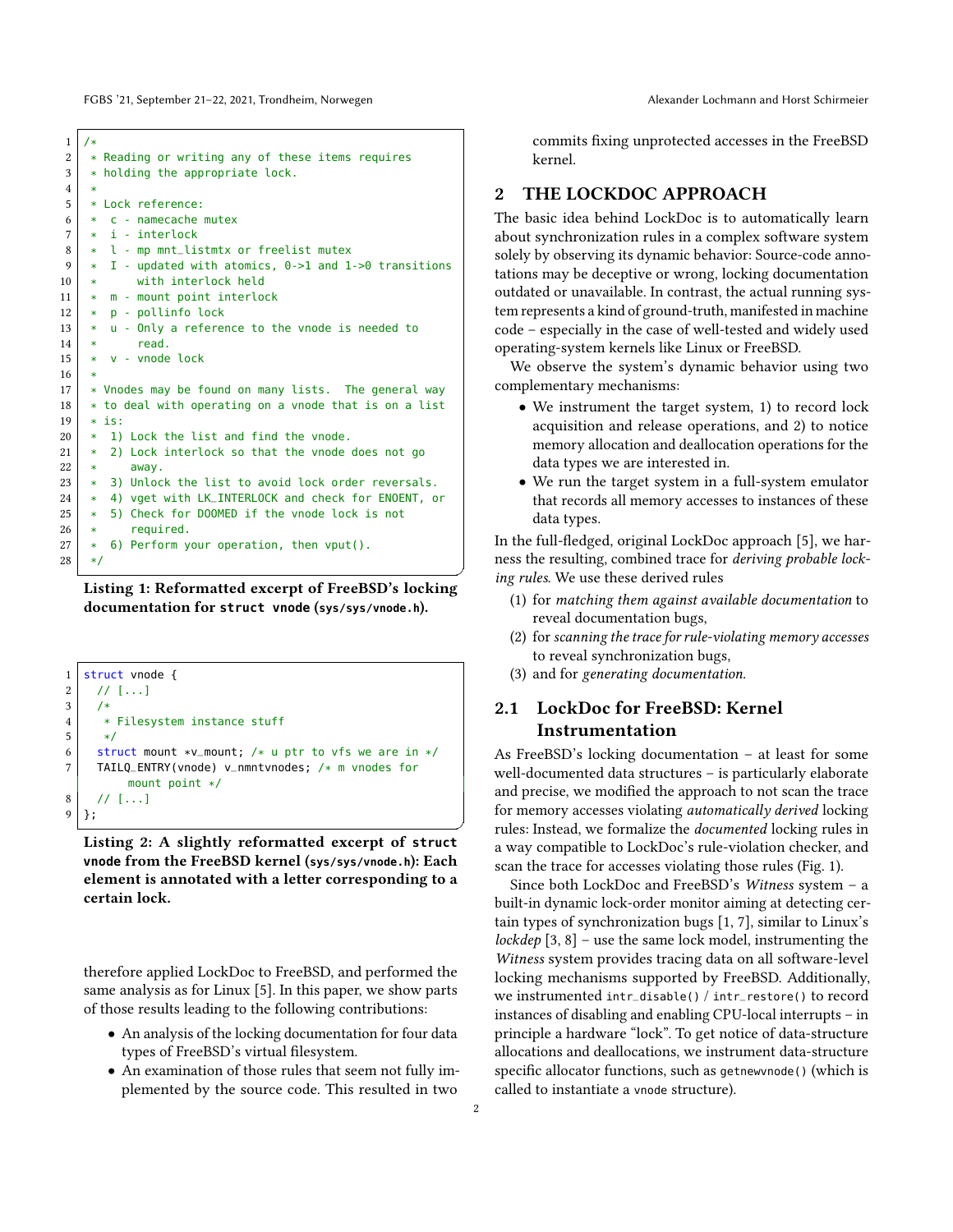Beastie In For Checkup: Analyzing FreeBSD with LockDoc FGBS '21, September 21-22, 2021, Trondheim, Norwegen

<span id="page-2-0"></span>

Figure 1: LockDoc workflow excerpt: Based on a memory-access and lock-acquisition trace observed in a full-system emulator, and a manually formalized list of documented locking rules, LockDoc's rule-violation checker detects memory accesses that do not adhere to the documentation. In a perfect world, those accesses are all either indications of synchronization – or locking documentation – bugs.

# 2.2 Memory-Access Tracing

LockDoc uses the FAIL\* fault-injection and monitoring framework [\[9\]](#page-4-6) as an event-logging communication endpoint for all in-kernel instrumentation (see [Fig. 1\)](#page-2-0). Within the experiment flow controlling the FreeBSD monitoring, we additionally record all dynamic memory accesses to data-structure instances under observation. In a post-processing step, we filter out accesses to elements marked as atomic in the source code, and also those originating in a list of known initialization or atomic-access functions.

#### 2.3 Locking-Bug Localization

With the trace data and the formalized locking rules in place, LockDoc's rule-violation checker can scan through the trace and look for accesses that do not adhere to the documented locking rule. Once it finds such an access, it harnesses debug information to pinpoint the exact source-code location of the violating access, to provide a stack trace indicating the call history that led to this access, and to give the developer specifics on which locks were not held or taken in the wrong order.

# 3 EVALUATION

In this section, we evaluate LockDoc on FreeBSD. We describe the evaluation setup [\(Sec. 3.1\)](#page-2-1) and present results validating the existing locking documentation [\(Sec. 3.2\)](#page-2-2).

#### <span id="page-2-1"></span>3.1 Setup

For our analysis, we used an i386 FreeBSD [1](#page-2-3)3.0  $\mathrm{kernel}^1$ . We instrumented 4 virtual-filesystem data types that are accompanied by comprehensive locking documentation, namely struct vnode, struct bufobj, struct mount, and struct buf. We recorded lock operations for the following 8 different lock types: hardirq, lockmgr, rm, rw, sleepable rm, sleep mutex, spin mutex, and sx.

We chose the  $f\text{s}^2$  $f\text{s}^2$  test suite from the Linux Test Project [\[4\]](#page-4-7) as the workload for triggering locking primitives. It took 26.43 hours (real runtime in a virtual machine: 20.22 minutes) to run the benchmark, and traced its execution via FAIL\* [\[9\]](#page-4-6). This run produced 1.52 billion events. The complete post processing took 14.42 hours. All experiments took place on a Intel® Xeon® E5-1620 processor.

## <span id="page-2-2"></span>3.2 Locking Rule Checking

Analogous to results from our previous work on Linux [\[5\]](#page-4-0), we validated the locking documentation for the aforementioned 4 data types. This documentation is located in the FreeBSD src tree in sys/sys/{vnode.h,buf.h,mount.h} line 79 ff., line 94 ff., and line 195 ff., respectively. Note that struct bufobj (sys/sys/bufobj.h line 94 ff.) is embedded in struct vnode and not explicitly listed in [Tab. 1,](#page-3-1) which gives a summary of our results: For each data type, the number of documented locking rules (column #R) is given. A locking rule refers to a tuple of data type, member, and access type<sup>[3](#page-2-5)</sup>. The following columns denote the number of rules that have at least one observation (column #Ob), and those not having been observed at all (column #No). We categorize the observed members into rules that have a relative support of 100 % (column  $\checkmark$ ), a relative support below 100 % but above 0 % (column  $\sim$ ), or have no observation at all (column  $X$ ). We were able to confirm the locking documentation for 72.6 % (vnode), 71.43 % (buf), and 74.19 % (mount) of the rules. Overall, the members are accessed consistently with their documentation in 72.41 % of the cases.

The locking rule for only one tuple of data type, element, and access type was not found in our data set (column  $\chi$ ): The trace did not contain any read accesses to element b\_ error of struct buf – this element seems only to be read in conditions not triggered by the workload we chose.

A closer inspection of the rules with  $0.9 \leq s_r \leq 1$  revealed two real locking bugs: For both tuples, writing b\_ vflags of struct buf and reading b\_blkno of struct buf, the documented locking rules had only relative supports of 97.3 %

<span id="page-2-3"></span><sup>&</sup>lt;sup>1</sup>Based on Git commit 2134e85bc1b02389b462c2c9995af98ca0bf7213.

<span id="page-2-4"></span><sup>2</sup>We used Git tag 20190115 from the LTP repository.

<span id="page-2-5"></span> ${}^{3}\mathrm{Since}$  we differentiate between read and write accesses, dividing the number of rules by two gives the number of documented members.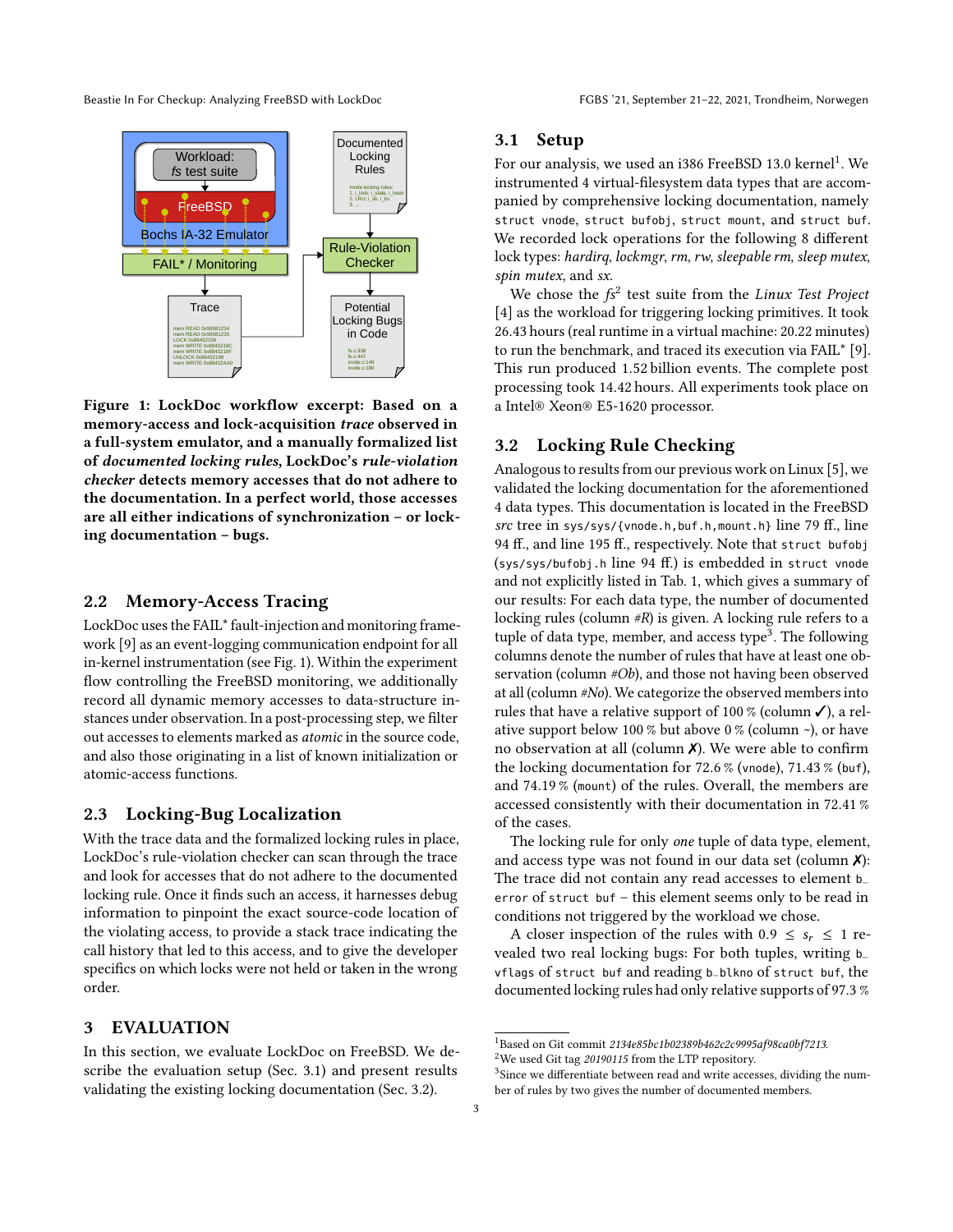FGBS '21, September 21-22, 2021, Trondheim, Norwegen Alexander Lochmann and Horst Schirmeier

<span id="page-3-1"></span>

| Data Type #R #No #Ob $\checkmark$ (%) ~ (%) $\checkmark$ (%) |  |                                |  |
|--------------------------------------------------------------|--|--------------------------------|--|
|                                                              |  | vnode 82 9 73 72.60 27.40 0.00 |  |
| mount 38 7 31 74.19 25.81 0.00                               |  |                                |  |
|                                                              |  | buf 80 10 70 71.43 27.14 1.43  |  |

Table 1: Summary of validated locking rules: Each row shows how many locking rules are documented (#R), and how many of the corresponding members have not been observed (#No) and observed (#Ob). One locking rule refers to the locking order for a tuple of data type, element, and access type (read/write). The last three columns denote the portion of correct  $(s_r = 1)$ , ambivalent ( $0 < s_r < 1$ ) and incorrect ( $s_r = 0$ ) rules.

and 96.2 %, respectively. Zooming in on the numerous memory accesses violating the documented locking rules, we could identify one responsible code location for each of the two cases. Confronted with our findings, the FreeBSD developers confirmed and fixed $4$  both bugs. Applying those fixes and re-running our experiment would push the percentage of approved rules to 73.6 %. However, these tuples are 2 out of 11 that have a relative support between 90 % and 100 %; the remaining 9 tuples are false positives. The causes overlap with those for Linux (see [Sec. 1\)](#page-0-0): Some accesses are domainspecifically known from a whole-system perspective not to be racy<sup>[5](#page-3-3)</sup>, and some NULL-pointer checks are not guarded. However, we identified one new cause for false positives that very likely also applies to Linux and other large-scale software systems: According to the documentation<sup>[6](#page-3-4)</sup>, struct inode attributes may be changed after either acquiring the vnode lock exclusively, or after acquiring the vnode lock in shared mode and taking the vnode interlock – both variants can be used equally. LockDoc is currently not equipped for this kind of locking-pattern alternative, which we intend to remedy in future work.

Taking samples of rules with  $s_r < 0.9$  revealed another interesting case, attributable to the same shortcoming in Lock-Doc: For b\_qindex and b\_subqueue of struct buf, the relative support is split across two locks. The documentation states: "Protected by the buf queue lock"<sup>[7](#page-3-5)</sup>. However, there are two buf queue locks in the addressed data type struct bufdomain $^8\!:\,$  $^8\!:\,$  $^8\!:\,$ bd\_dirtyq.bq\_lock and bd\_subq.bq\_lock. Depending on the buf queue in use – bd\_subq or bd\_dirtyq, – the respective lock

<span id="page-3-2"></span> $^4$ <https://github.com/freebsd/freebsd-src/commit/e3d67595>

<https://github.com/freebsd/freebsd-src/commit/5cc82c56>

<span id="page-3-3"></span><sup>5</sup><https://lists.freebsd.org/archives/freebsd-fs/2021-August/000371.html>

<span id="page-3-4"></span>6 cf. sys/ufs/ufs/inode.h, line 74 ff.

is used. It is therefore not possible for either rule to reach 100 % relative support.

#### 3.3 Discussion

Our results indicate that FreeBSD indeed presents itself more "cleanly" with respect to locking documentation and implementation. Together with an overall much lower complexity than Linux, and consequently results that were much easier to manually inspect than in earlier work [\[5\]](#page-4-0), this study on FreeBSD allowed us to uncover a fundamental limitation of LockDoc, which we intend to address in future work.

[Sec. 3.2](#page-2-2) perfectly demonstrated LockDoc's ability to pinpoint locking-rule violations: For both tuples, LockDoc could provide the exact source-code location where the access happened, together with a stack trace leading to that access, and the locks that were actually held (and at what exact code locations they were acquired). This information was sufficient to fix the unguarded write to b\_vflags. For the unprotected read of b\_blkno, we were additionally able to tell the developers where exactly the lock was released that should have guarded the access. With that information, the developers were able to also fix the unguarded read of b\_blkno.

Finding those two bugs was based on an approach different from LockDoc's original workflow: Normally, LockDoc uses its own derived locking rules to find accesses violating them. Here, we used the documented locking rules as the ground truth to scan our data set for counterexamples. For systems with a sound ground truth, this approach seems promising for future work.

# 4 CONCLUSIONS

In this paper, we applied LockDoc to FreeBSD to investigate whether its superior locking documentation and comparably lower complexity than Linux provides new insights on our approach. This resulted in a higher rate of approved documented locking rules: 72.4 % of all evaluated data-structure elements are accessed according to the documentation. Our analysis also showed that, at least for systems with a soundly documented locking "ground truth", looking for bugs using the documented instead of the derived locking rules seems beneficial: This approach revealed two locking bugs in the latest FreeBSD release, which have since been fixed by the developers. In the process, we also uncovered a limitation in LockDoc's internal lock model, which we intend to remedy in future work.

#### **REFERENCES**

<span id="page-3-0"></span>[1] John H. Baldwin. 2002. Locking in the Multithreaded FreeBSD Kernel. In Proceedings of the BSDCon '02 Conference on File and Storage Technologies. Cathedral Hill Hotel, San Francisco, California, USA, 27– 36. [https://www.usenix.org/legacy/events/bsdcon/full\\_papers/baldwin/](https://www.usenix.org/legacy/events/bsdcon/full_papers/baldwin/baldwin_html/) [baldwin\\_html/](https://www.usenix.org/legacy/events/bsdcon/full_papers/baldwin/baldwin_html/)

<span id="page-3-5"></span> $7$ cf. sys/sys/buf.h, line 96.

<span id="page-3-6"></span><sup>8</sup> cf. sys/kern/vfs\_bio.c, line 117.